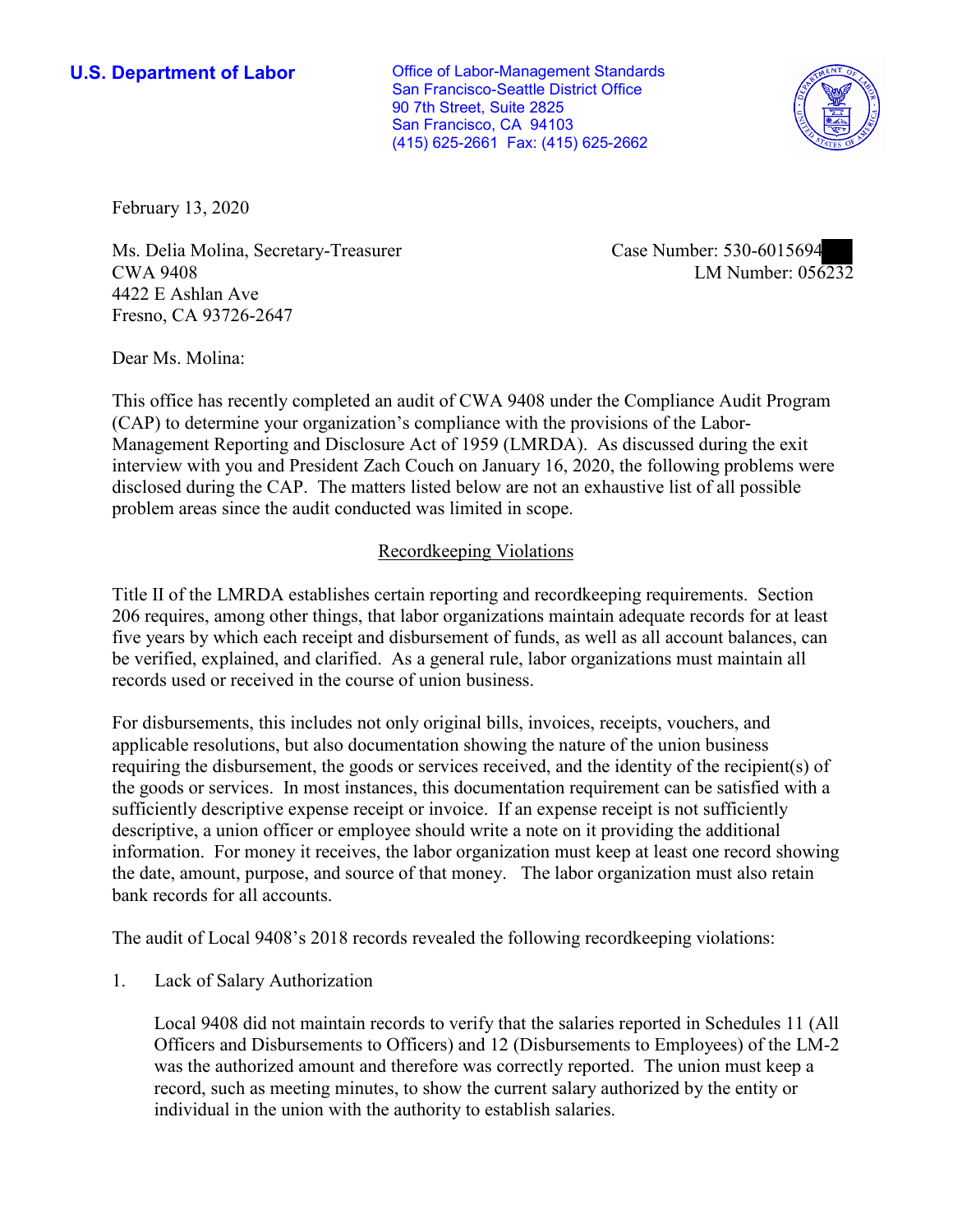February 13, 2020 Page 2 of 4 Ms. Delia Molina

### 2. Meal Expenses

Local 9408 did not require officers and employees to submit itemized receipts for meal expenses totaling at least \$100. The union must maintain itemized receipts provided by restaurants to officers and employees. These itemized receipts are necessary to determine if such disbursements are for union business purposes and to sufficiently fulfill the recordkeeping requirement of LMRDA Section 206.

 the restaurants where the officers or employees incurred meal expenses. 3. Disbursement Records Local 9408 records of meal expenses did not always include written explanations of union business conducted or the names and titles of the persons incurring the restaurant charges. For example, former President Roy Granados submitted two receipts that consisted of the signed credit card receipt instead of the itemized receipt for the meal expenses and did not record the names of those present. Union records of meal expenses must include written explanations of the union business conducted and the full names and titles of all persons who incurred the restaurant charges. Also, the records retained must identify the names of

 Local 9408 handwrote the names of payees on checks prepared in advance but did not reflecting all union receipts and disbursements, supporting documents reflecting the entry record the names of the payees in the disbursement journal or in any other union record. The names of the payees were visible on the cancelled check, which Local 9408 could through their bank. Local 9408 must keep accurate and contemporaneous records of transactions into the union's accounts and their reproduction in the annual financial statement, any interim financial records that can serve to check that annual report.

 Based on your assurance that Local 9408 will retain adequate documentation in the future, OLMS will take no further enforcement action at this time regarding the above violations.

## Reporting Violations

 Labor Organization Annual Report Form LM-2 filed by Local 9408 for the fiscal year ended The audit disclosed a violation of LMRDA Section 201(b), which requires labor organizations to file annual financial reports accurately disclosing their financial condition and operations. The September 30, 2018, was deficient in the following areas:

1. Acquire/Dispose of Property

 Item 15 [LM-2] (During the reporting period did your organization acquire or dispose of "Yes," because the union gave away jackets and watches totaling more than \$1,000 during any assets in any manner other than by purchase or sale?) should have been answered, the year. The union must identify the type and value of any property received or given away in the additional information section of the LM report along with the identity of the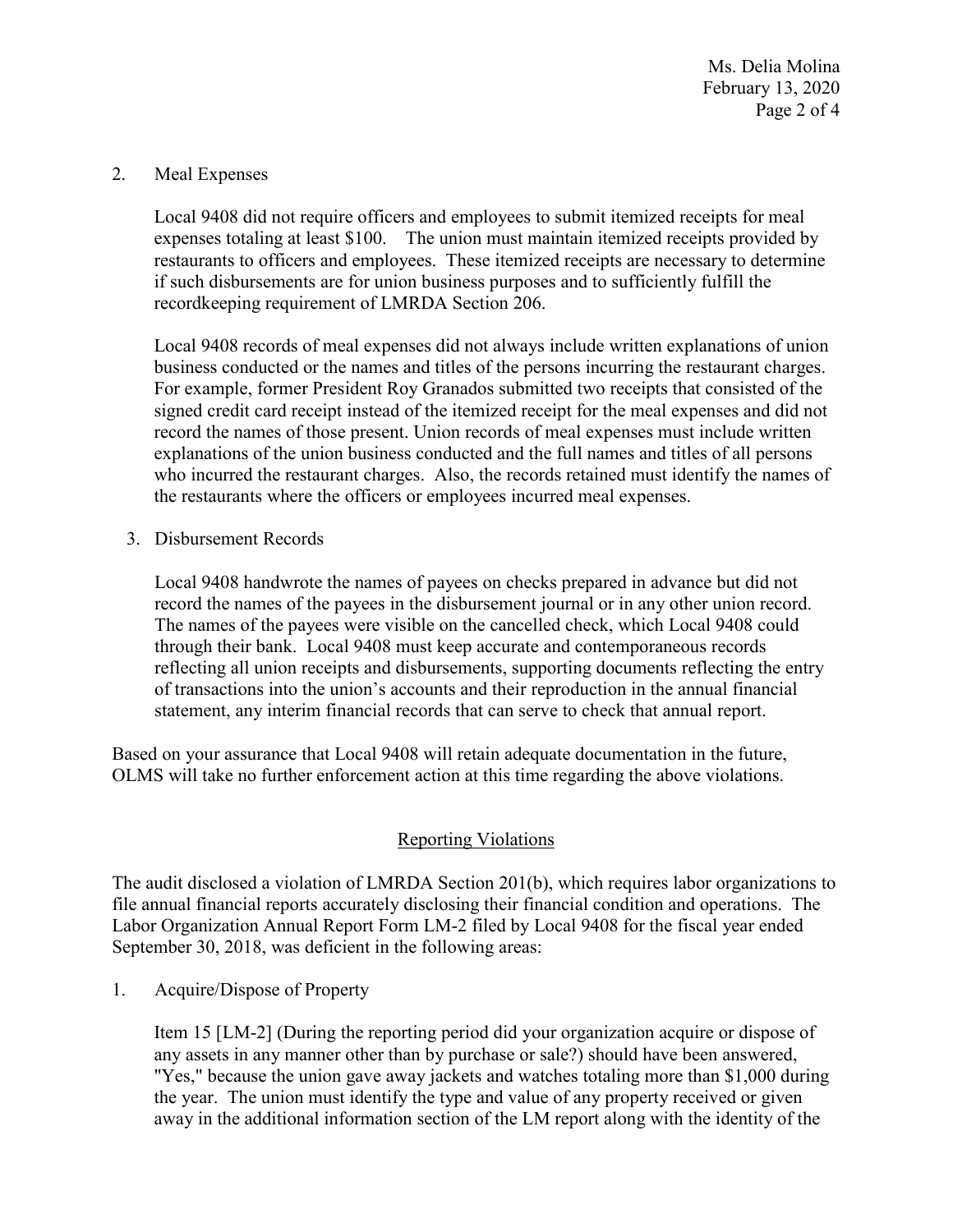categories if appropriate such as "members" or "new retirees." In addition, the union must recipient(s) or donor(s) of such property. The union does not have to itemize every recipient of such giveaways by name. The union can describe the recipients by broad report the cost, book value, and trade-in allowance for assets that it traded in.

Disbursements to Officers and Employees

2. Disbursements to Officers and Employees<br>Local 9408 did not include payments to officers totaling at least \$180 in the correct column in Schedule 11 (All Officers and Disbursements to Officers) and Schedule 12 (Disbursements to Employees). It appears that the local erroneously reported these payments in Schedules 15 through 19.

 The union must report in Column F of Schedules 11 and 12 (Disbursements for Official Column F of Schedules 11 and 12 indirect disbursements made to another party (such as a personnel incur for transportation by public carrier (such as an airline) and for temporary Business) direct disbursements to officers and employees for reimbursement of expenses they incurred while conducting union business. In addition, the union must report in credit card company) for business expenses union personnel incur. However, the union must report in Schedules 15 through 19 indirect disbursements for business expenses union lodging expenses while traveling on union business. The union must report in Column G (Other Disbursements) of Schedules 11 and 12 any direct or indirect disbursements to union personnel for expenses not necessary for conducting union business.

3. Failure to Itemize Disbursement or Receipt

 Local 9408 did not properly report some "major" transaction(s) in Schedule(s) 15-18. A Statement B. The audit found that there were no Itemization Pages for Hilton Hotel, Double Tree, or California Labor Federation. "major" transaction includes any individual transaction of \$5,000 or more or total transactions to or from any single entity or individual that aggregate to \$5,000 or more during the reporting period and which the local cannot properly report elsewhere in

 I am not requiring that Local 9408 file an amended LM report for 2018 to correct the deficient items, but Local 9408 has agreed to properly report the deficient items on all future reports it files with OLMS.

### Other Violations

The audit disclosed the following other violation:

1. Inadequate Bonding